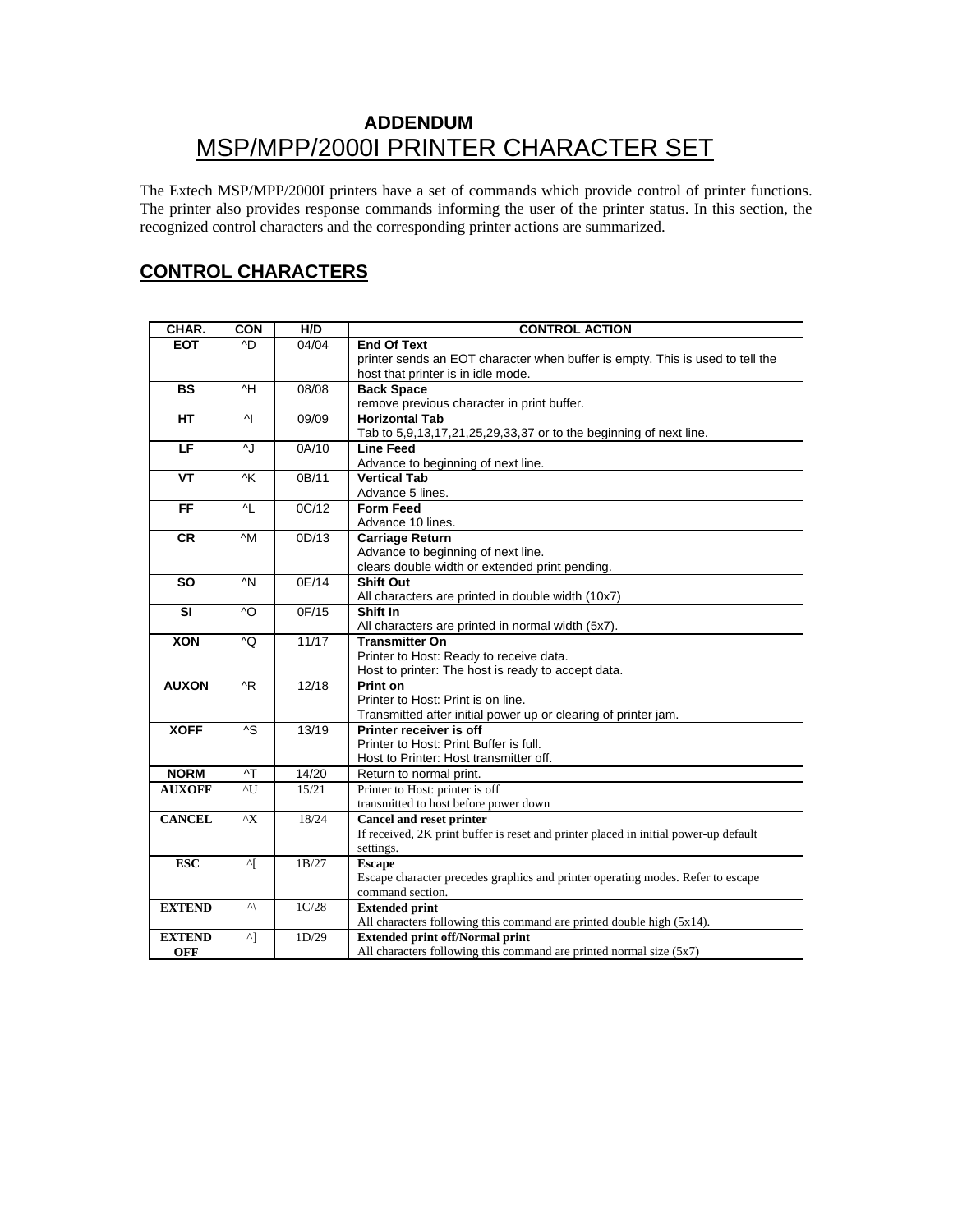## **BUILT-IN CHARACTER FONTS**

The MSP/MPP/2000I printers have three built-in user select fonts. Below is the list of commands to select these fonts.

| <b>FONT TYPE</b> | <b>FONT DESCRIPTION</b>               | <b>COMMAND STRING</b> |
|------------------|---------------------------------------|-----------------------|
| <b>Standard</b>  | ASCII and International character set | $ESC+F+1$             |
| IBM PC           | ASCII and IBM PC character set        | $ESC+F+2$             |
| Hebrew           | ASCII and IBM PC character set        | $ESC+F+3$             |

The characters are formed using a 5x7 matrix. The first 127 entries in the font tables are ASCII characters. Characters 0 through 31 are reserved ASCII printer control characters, while 32 through to 127, are the 96 ASCII Alpha numeric upper and lower case characters.

The alternate characters for each font type are from 128 to 255.

The printer defaults to Standard font on initial power-up or upon receiving the CANCEL character  $(X,18H,24)$ .

### **CHARACTER SIZE**

Four character sizes can be selected through the communication interface, by sending control characters to the printer.

| Character Size           | Dot matrix size |
|--------------------------|-----------------|
| Normal                   | 5x7             |
| Expanded (Double Wide)   | 10x7            |
| Extended (Double Height) | 5x14            |
| Large                    | 10x14           |
| (double wide and height) |                 |

**The Normal characters** are formed using a 5x7 dot matrix. The printer defaults to 5x7 matrix Normal character size upon initial power-up.

**Expanded size or double wide characters** are formed by using 10x7 dot matrix. Expanded print is selected by sending the EXPAND character command(0E/14) to the printer, all succeeding characters are printed in Expanded form. Sending the EXPAND OFF character (0F/15) or Carriage Return resets the Expanded print to normal print.

**The Extended or double height characters** are formed by using a 5x14 dot matrix. Extended Print can be selected through the communication interface by sending the EXTEND command (1C/28) character. EXTEND (1D/29) or Carriage return resets the Extended print to normal print.

**The Large characters** are formed by using a 10x14 dot matrix. Large character print is selected if both Expanded and Extended print is selected. To reset large print to normal print, Expanded and Extended prints must be disabled or Carriage return sent to printer.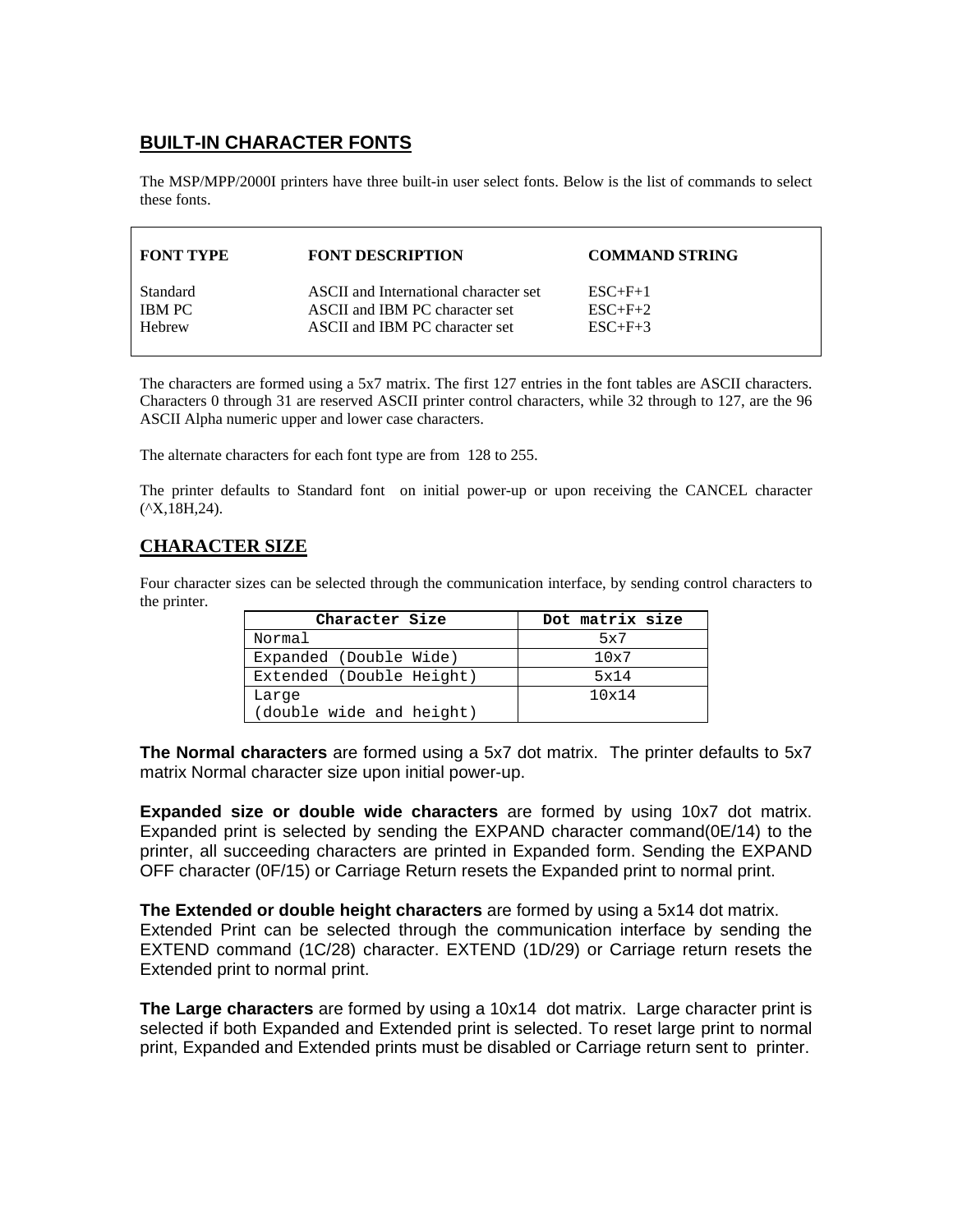#### **Resident Character Sets (characters 32 through 255):**

╟║╚

 $|b|$ 

|正

-40D

 $\mathbb{F}$ 

11

디工

 $|+\,|+\,|$ 

 $6\beta$  $\delta$  $\delta$  $\delta$  $\beta$  $\mu$ 

 $\mathbb {H}$ 

 $\mathsf{F}$ 



PC Line Draw Character Set

L

 $\theta$ |∞|Ω

Iт

 $\overline{\top}$ 

圧

L

F

 $\mathbb{F}$ ⇈

lΣ

П

v ٠  $|\check{\mathfrak{a}}|$  أ

ıή

 $\Box$ 

⊪

lÝ|ý∣ú|Þ

╠

l¢.

l=

 $\overline{\mathbb{T}}$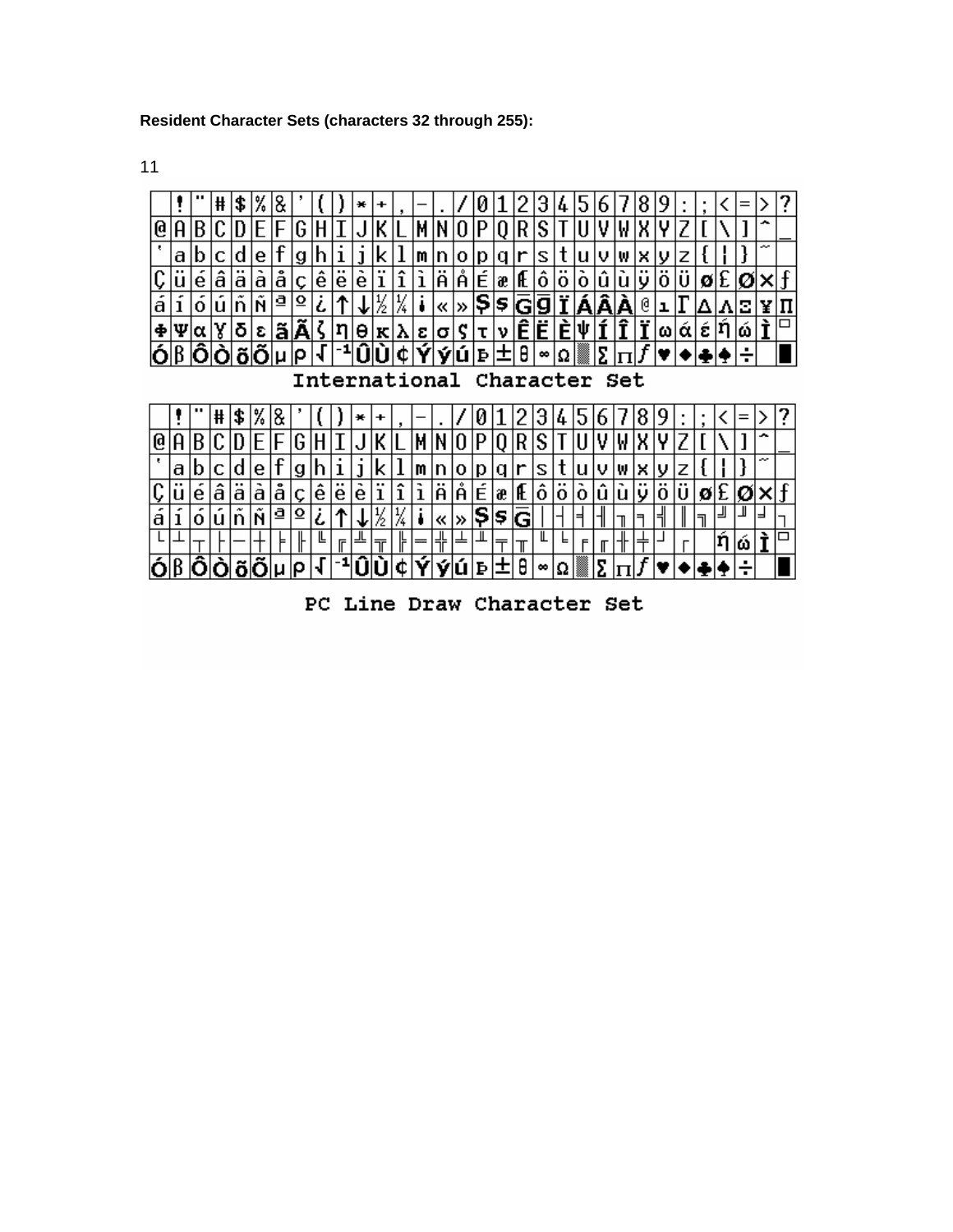# **Sample prints**

| 128) Ç<br>131) å<br>(M)<br>ä<br>III) ë<br>图1<br>K) à<br>146) Æ<br><b>例う</b><br>152) ÿ<br>155) ø<br>(9) x<br>$\left \frac{1}{2}\right $<br>164) PS<br>$\left \frac{1}{2}\right\rangle$ $\frac{0}{2}$<br>$\ket{70}$<br>$\downarrow$<br>(73)<br>ï<br>176)5<br>$\ket{79}$ g<br>182) A<br> 6):<br>$188$ ) $\land$<br>191) T | 129) ü<br>132) ä<br>[35] C<br>138) è<br>[4]) <u>î</u><br>14) É<br>147) ô<br>150) Q<br>(53) ö<br>156) 全<br>$159)$ $f$<br>腳る<br>16506<br>働く<br>朋多<br>$(74)$ «<br>$(77)$ s<br>(刚 i<br>网页<br>186) T<br>(例) =<br>1921 亜 | 30<br>é<br>13)<br>à<br>136)<br>ê<br>139)<br>Ï<br>12)<br>Ä<br> 6)<br>瓷<br> 柳<br>ő<br>151) ù<br>154) Ü<br>$(57)$ 0<br>1例 á<br>163) ú<br>[66) a<br>(例)个<br>172) 每<br>$17)$ »<br>178) 已<br>181) á<br>(辨) 因<br>187)<br>Δ<br>190)<br>¥<br>193)<br>ψ | M) a<br>197) E<br>39) \$<br>203) K<br>36) 8<br>WW<br>212) E<br>215) f<br>218) ά<br>21) ó<br>24) 6<br>27) ò<br>239) pr<br>23)<br>26) ¢<br>29) ú<br>242) <del>O</del><br>245) 篆<br>243)<br>ş.<br>80 ≬<br>24) | [H) y<br>190 S<br>M) n<br>204) X<br>207) S<br>210) Ê<br>$213) +$<br>216) Ï<br>219) ∉<br>222) <del>h</del><br>25) e<br>28) る<br>20P<br>290 O<br>237) 章<br>200 ト<br>2(3) or<br>246) E<br>249) @<br>32)<br>疊<br>35) I | 136) 5<br>199) A<br>20<br>ò<br>26) と<br>20)<br>Ţ<br>200<br>Ε<br>214)<br>f<br>217)<br>ŋ<br>280 h<br>23)<br>O<br>26) ô<br>29) ő<br>20)<br>$\mathfrak{f}$<br>(35)<br>Ù<br>28) ý<br>24) ±<br>24) Ω<br>$247)$ $\pi$<br>20)<br>23) ÷ |  |
|------------------------------------------------------------------------------------------------------------------------------------------------------------------------------------------------------------------------------------------------------------------------------------------------------------------------|--------------------------------------------------------------------------------------------------------------------------------------------------------------------------------------------------------------------|-----------------------------------------------------------------------------------------------------------------------------------------------------------------------------------------------------------------------------------------------|------------------------------------------------------------------------------------------------------------------------------------------------------------------------------------------------------------|--------------------------------------------------------------------------------------------------------------------------------------------------------------------------------------------------------------------|--------------------------------------------------------------------------------------------------------------------------------------------------------------------------------------------------------------------------------|--|
|------------------------------------------------------------------------------------------------------------------------------------------------------------------------------------------------------------------------------------------------------------------------------------------------------------------------|--------------------------------------------------------------------------------------------------------------------------------------------------------------------------------------------------------------------|-----------------------------------------------------------------------------------------------------------------------------------------------------------------------------------------------------------------------------------------------|------------------------------------------------------------------------------------------------------------------------------------------------------------------------------------------------------------|--------------------------------------------------------------------------------------------------------------------------------------------------------------------------------------------------------------------|--------------------------------------------------------------------------------------------------------------------------------------------------------------------------------------------------------------------------------|--|

Sample Print - using Standard Font Extended Character set 128-255  $(esc - 'F' - '1')$ ÷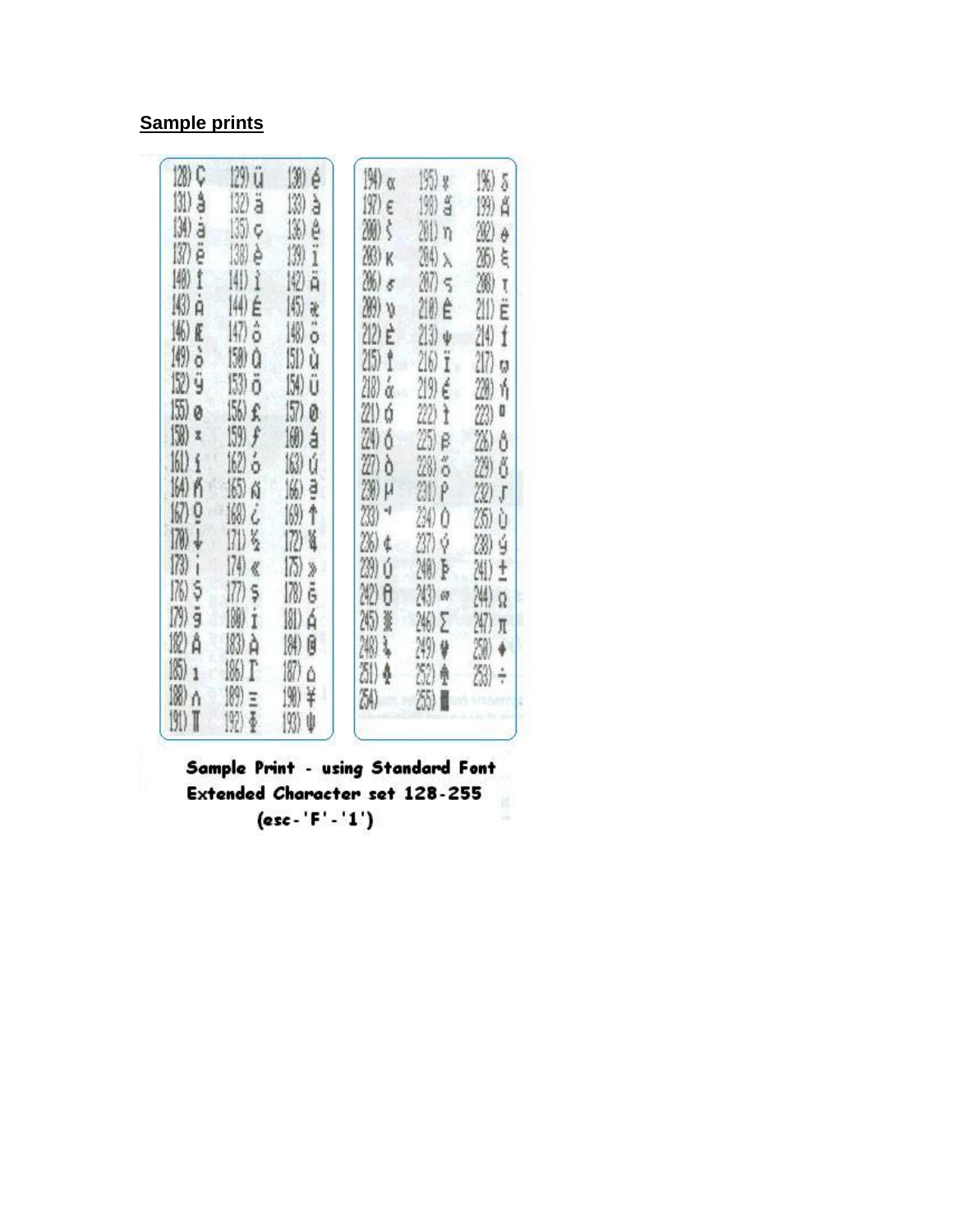| ü<br>(20)<br>13)<br>é<br>129)<br>133)<br>132) ä<br>à<br>131)<br>å<br>ä<br>136)<br>135)<br>ê<br>(M)<br>Ç<br>ë<br>(3)<br>138) è<br>137)<br>ï<br>10)<br>(4)<br>(41) ?<br>$\mathbf{f}$<br>Ä<br>圈<br>143) à<br>14) É<br>X<br>147) ô<br>圈<br>146) Æ<br>ō<br>[5])<br>$\ket{\{4\}}$<br>150)<br>ù<br>û<br>ò<br>ö<br>132) ÿ<br>(54)<br>153)<br>Ü<br>(55)<br>156) £<br>157)<br>ø<br>Ø<br>150)<br>[59] ヂ<br>19)<br>á<br>X<br>163)<br>ú<br>161)<br>162) ó<br>$\mathbf i$<br>a<br>165) ស<br>[66]<br>164) PS<br>167) Q<br>168)<br>169)<br>↑<br>Ć<br>170)<br>172)<br>ă<br>↓<br> 7  差<br>$\binom{73}{2}$<br>i<br>$174$ $\,$<br>175)<br>Þ<br>m<br>178)<br>¥<br>176)<br>177)<br>鲨<br>181)<br>$\binom{n}{2}$<br>$\mathbb{I}$<br>180)<br>$\frac{1}{2}$<br>ł<br>102)<br>183)<br>$\ket{M}$<br>╢<br>٦<br>ı<br>165)<br>187)<br>186)<br>1<br>I<br>1<br>U<br>188)<br>ä<br>190)<br>189)<br>x<br>193)<br>191)<br>(兜)<br>L<br>1 | $\ket{9}$<br>197)<br>$\ddagger$<br>200<br>Ŀ<br>28)<br>īF<br>유규<br>26)<br>39)<br>F<br>212)<br>$\mathbf{r}$<br>$25 +$<br>218)<br>ŕ<br>21) 1<br>24)<br>ó<br>27)<br>ò<br>238)<br>μ<br>23)<br>۹<br>2%) ¢<br>28)<br>Ú<br>242)<br>$\theta$<br>简)<br>š<br>248)<br>Ļ<br>31)<br>Ą<br>24) | 195)<br>ŀ<br>198)<br>Þ<br>201)<br>F<br>284)<br>ŀ<br>207)<br>÷.<br>210)<br>$\mathbb T$<br>213)<br>F<br>$2161 +$<br>219) 圓<br>22)<br>Л<br>25) β<br>28)<br>ő<br>231) P<br>24)<br>0<br>237) Ý<br>240) B<br>243)<br>47<br>246) E<br>249) №<br>82)<br>35) | 1%)<br>╟<br>$\ket{9}$<br>4<br>20<br>36)<br>።<br>Щ<br>20)<br>L<br>211)<br>214)<br>Ħ<br>217)<br>J<br>20)<br>膈<br>23)<br>ø<br>26)<br>ô<br>29)<br>δ<br>22)<br>$\mathfrak{f}$<br>25)<br>Ù<br>20)<br>ý<br>241)<br>$\pm$<br>渆<br>Ω<br>247)<br>π<br>20)<br>23)<br>÷ |
|---------------------------------------------------------------------------------------------------------------------------------------------------------------------------------------------------------------------------------------------------------------------------------------------------------------------------------------------------------------------------------------------------------------------------------------------------------------------------------------------------------------------------------------------------------------------------------------------------------------------------------------------------------------------------------------------------------------------------------------------------------------------------------------------------------------------------------------------------------------------------------------------------|--------------------------------------------------------------------------------------------------------------------------------------------------------------------------------------------------------------------------------------------------------------------------------|-----------------------------------------------------------------------------------------------------------------------------------------------------------------------------------------------------------------------------------------------------|-------------------------------------------------------------------------------------------------------------------------------------------------------------------------------------------------------------------------------------------------------------|
|---------------------------------------------------------------------------------------------------------------------------------------------------------------------------------------------------------------------------------------------------------------------------------------------------------------------------------------------------------------------------------------------------------------------------------------------------------------------------------------------------------------------------------------------------------------------------------------------------------------------------------------------------------------------------------------------------------------------------------------------------------------------------------------------------------------------------------------------------------------------------------------------------|--------------------------------------------------------------------------------------------------------------------------------------------------------------------------------------------------------------------------------------------------------------------------------|-----------------------------------------------------------------------------------------------------------------------------------------------------------------------------------------------------------------------------------------------------|-------------------------------------------------------------------------------------------------------------------------------------------------------------------------------------------------------------------------------------------------------------|

Sample Print - Using Extended IBM Graphic Line Draw Characters  $(esc - 'F' - '2')$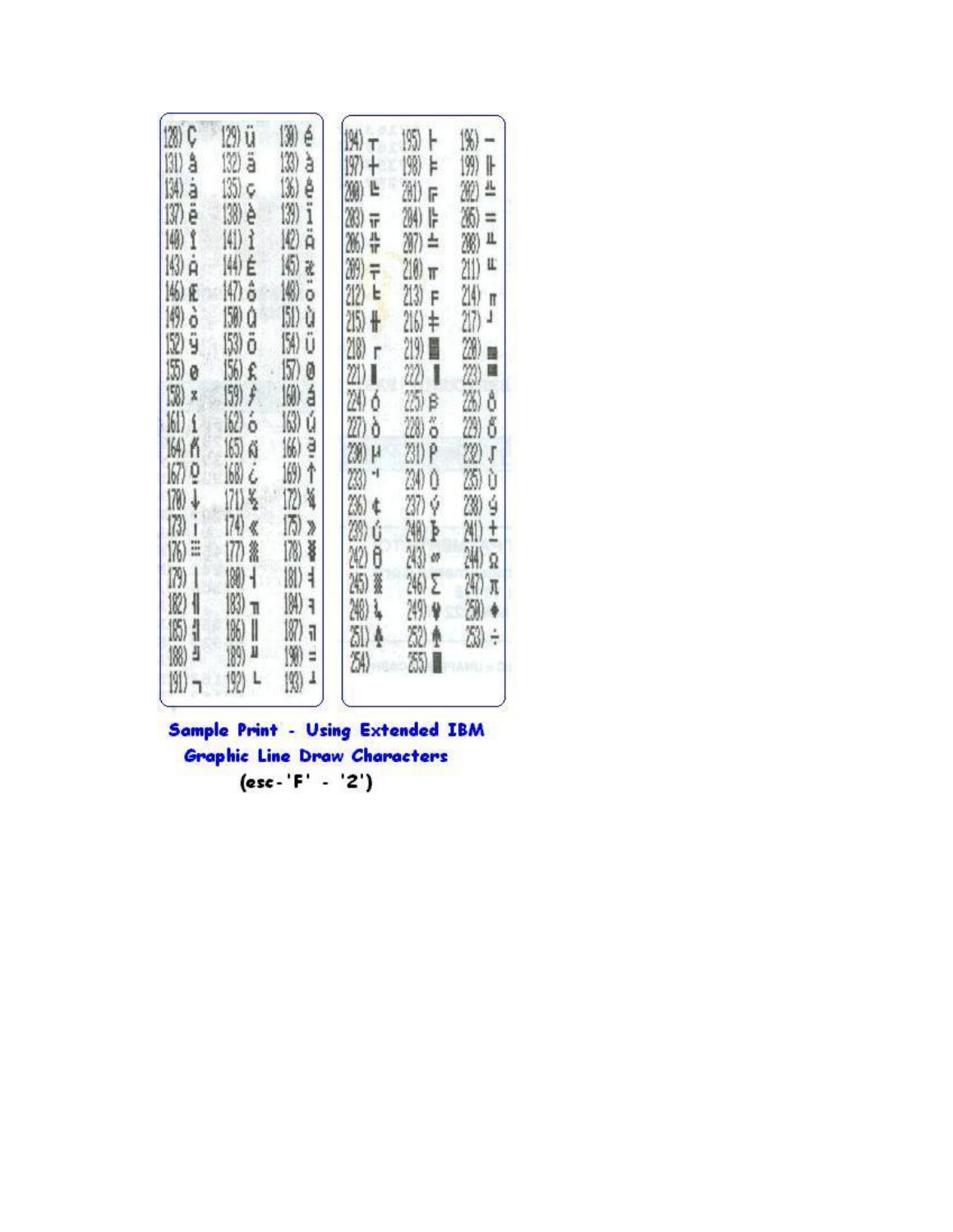| 128) X<br>131)<br>T<br>(34)<br>7<br>137)<br> 働<br>7<br>143)<br>1<br> 働り<br>149) P<br>152)<br>٦<br>$(5)$ o<br>$(58)$ x<br>161)<br>$\mathbf i$<br>164) PS<br>167) 0<br>170)<br>↓<br>$\binom{73}{1}$<br>$\mathbf{I}$<br>网5<br>$(79)$ g<br>182) A<br>16)<br>$\mathbf{1}$<br>188)<br>ň<br>191) T | 129) I<br>132) iT<br>135) TI<br>138)<br>1<br>$ \langle   \rangle $<br>(4) J<br>147) 日<br>150) Y<br>153) Ⅲ<br>[56] £<br>159) £<br>162) ó<br>165) 商<br>168) č<br>171) š<br>$(74)$ $\ll$<br>$(77)$ s<br>180) i<br>(8) A<br>186) T<br>捌<br>Ξ<br>192) 亜 | 130)<br>J<br>(3)<br>1<br>$\ket{3}$<br>v<br>13)<br>J<br>14) II<br>145) D<br>图 3<br>15D P<br>154) JT<br>157) ø<br>160)<br>á<br>163) ú<br>166)<br>ğ<br>169)<br>↑<br>172) 崔<br>175)<br>ď<br>(78)<br>Ğ<br>I8D á<br>184)<br>G<br>$187)$ . $\Delta$<br>190<br>¥<br>193)<br>ψ | (M)<br>Ō,<br>197)<br>Ë<br>200)<br>ţ<br>203) K<br>26)<br>e.<br>20)<br>V<br>212) E<br>$2(5)$ $2$<br>ά<br>218)<br>21) ó<br>24)<br>ó<br>227) ò<br>200 H<br>23)<br>Zb) ¢<br>239)<br>Ú<br>242)<br>0<br>215)<br>ž<br>20)<br>髯<br>31)<br>ş<br>24) | 195) y<br>198) S<br>81) n<br>溯入<br>207<br>210) ê<br>213) +<br>216) i<br>219) É<br>22) t<br>$(25)$ $\beta$<br>20<br>ő<br>29) P<br>29) O<br>20 Ý<br>細長<br>(43) en<br>246) E<br>249) 曾<br>30<br>负<br>35) | 136)<br>5<br>199)<br>ű<br>28C)<br>ô<br>36)<br>ξ<br>200)<br>$\overline{\mathfrak{k}}$<br>211)<br>E<br>214)<br>Í<br>217)<br>IJ<br>20)<br>ή<br>Ū<br>23)<br>26)<br>ô<br>29)<br>ő<br>22)<br>ſ<br>25)<br>Ù<br>28)<br>ý<br>241)<br>ŧ<br>24)<br>ğ<br>247)<br>π<br>20)<br>80) |
|---------------------------------------------------------------------------------------------------------------------------------------------------------------------------------------------------------------------------------------------------------------------------------------------|----------------------------------------------------------------------------------------------------------------------------------------------------------------------------------------------------------------------------------------------------|-----------------------------------------------------------------------------------------------------------------------------------------------------------------------------------------------------------------------------------------------------------------------|-------------------------------------------------------------------------------------------------------------------------------------------------------------------------------------------------------------------------------------------|-------------------------------------------------------------------------------------------------------------------------------------------------------------------------------------------------------|----------------------------------------------------------------------------------------------------------------------------------------------------------------------------------------------------------------------------------------------------------------------|
|---------------------------------------------------------------------------------------------------------------------------------------------------------------------------------------------------------------------------------------------------------------------------------------------|----------------------------------------------------------------------------------------------------------------------------------------------------------------------------------------------------------------------------------------------------|-----------------------------------------------------------------------------------------------------------------------------------------------------------------------------------------------------------------------------------------------------------------------|-------------------------------------------------------------------------------------------------------------------------------------------------------------------------------------------------------------------------------------------|-------------------------------------------------------------------------------------------------------------------------------------------------------------------------------------------------------|----------------------------------------------------------------------------------------------------------------------------------------------------------------------------------------------------------------------------------------------------------------------|

Sample print - Using Hebrew Extended Font (esc-'F'-'3')